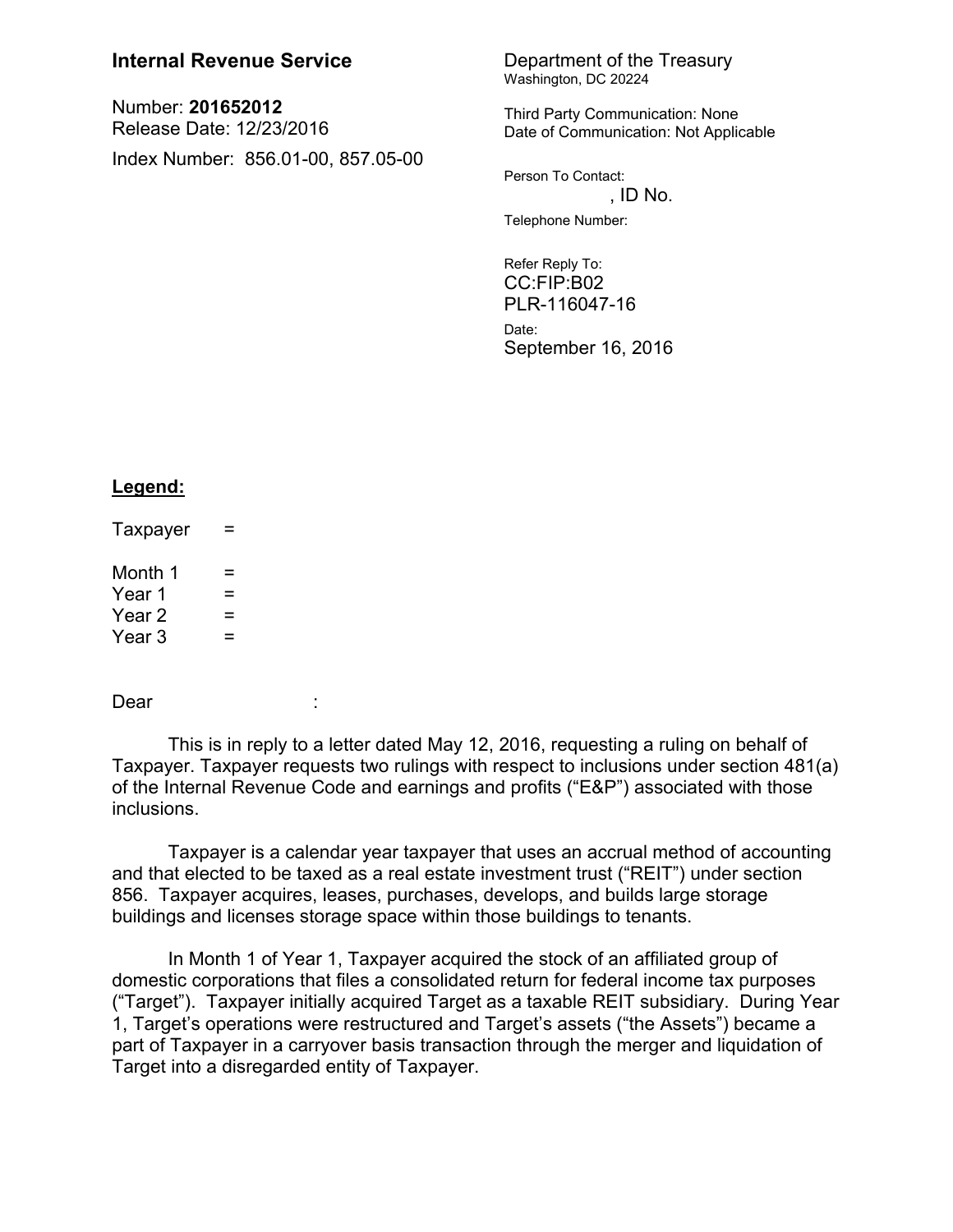As part of the transaction described above, Taxpayer caused Target to submit Forms 3115, Application for Change in Accounting Method, under the automatic change procedure described in Rev. Proc. 2015-13, 2015-5 I.R.B. 419, to change its methods of accounting for depreciation and amortization of the Assets (the "Method Changes"). As a result of the Method Changes, Taxpayer represents that it will be required to include positive section 481(a) adjustments in its taxable income during its Year 1, Year 2, and Year 3 taxable years ("the Section 481(a) Adjustments").

### **Ruling Request 1: The Section 481(a) Adjustments will not be taken into account in determining whether Taxpayer satisfies the gross income tests of section 856(c)(2) and (3).**

Section 856(c)(2) provides that at least 95 percent of a REIT's gross income must be derived from, among other sources, rents from real property.

Section 856(c)(3) provides that at least 75 percent of a REIT's gross income must be derived from, among other sources, rents from real property.

Section 856(c)(5)(J) provides that to the extent necessary to carry out the purposes of Part II of subchapter M of the Code, the Secretary is authorized to determine, solely for purposes of such part, whether any item of income or gain that  $-$  (i) does not otherwise qualify under section 856(c)(2) or (3) may be considered as not constituting gross income for purposes of section 856(c)(2) or (3), or (ii) otherwise constitutes gross income not qualifying under section 856(c)(2) or (3) may be considered as gross income that qualifies under section  $856(c)(2)$  or (3).

Section 481(a) provides that a taxpayer that changes its method of accounting takes into account necessary adjustments in computing its taxable income.

Section 1.481-1(d) provides that a section 481(a) adjustment must be properly taken into account for purposes of computing gross income, adjusted gross income, or taxable income in determining the amount of any item of gain, loss, deduction, or credit that depends on gross income, adjusted gross income, or taxable income.

As noted above, Taxpayer caused Target to file Forms 3115 to change its methods of accounting for the Assets. The Method Changes have resulted in the Section 481(a) Adjustments that will be includible in taxable income. Sections 856(c)(2) and (3) (the "Income Tests") list the sources of permissible income for a REIT. Income from a section 481(a) adjustment is not specifically enumerated in section 856(c)(2) or (3).

The legislative history underlying the tax treatment of REITs indicates that the central concern behind the gross income restrictions is that a REIT's gross income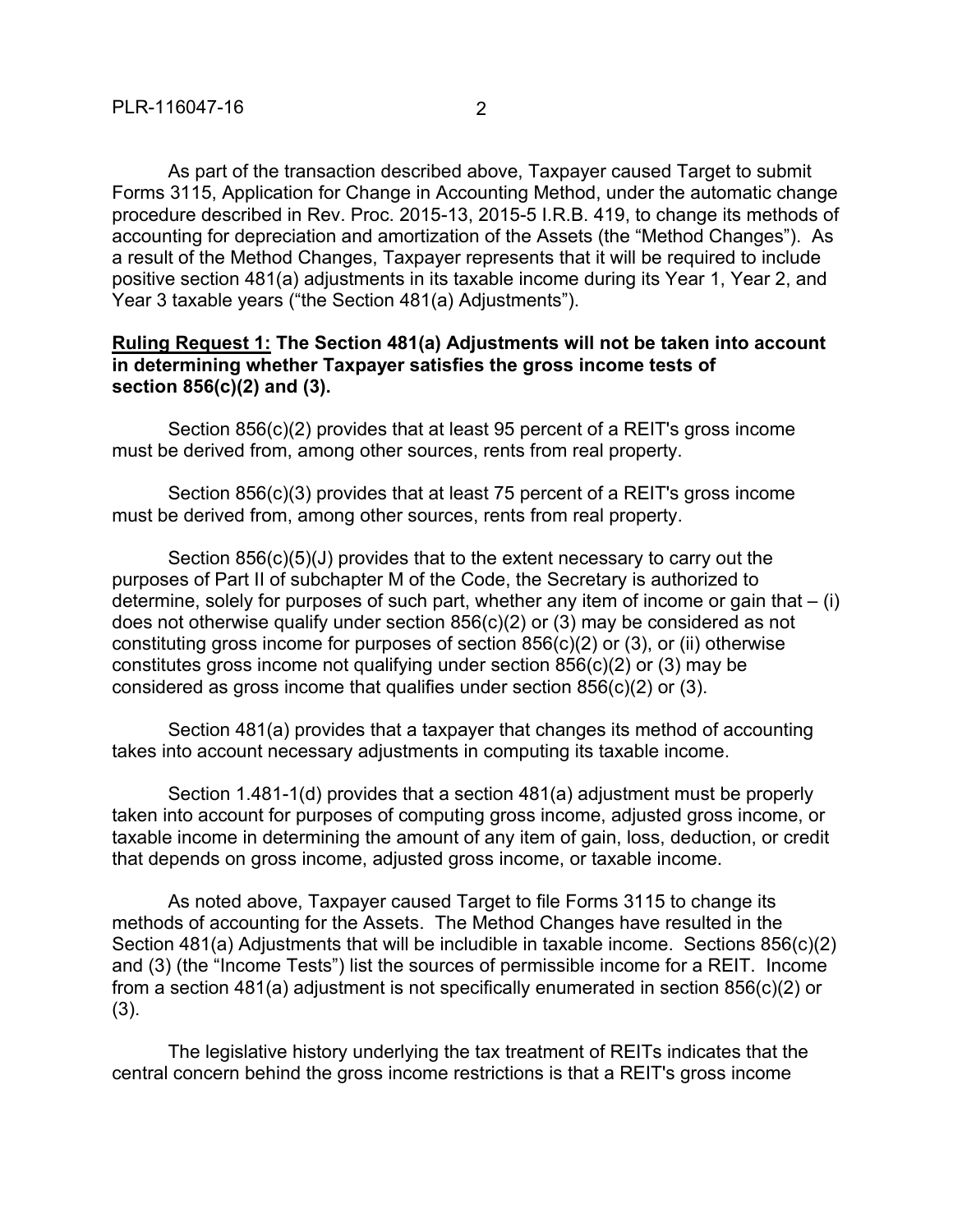PLR-116047-16 3

should largely be composed of passive income. For example, H.R. Rep. No. 2020, 86th Cong., 2d Sess. 4 (1960) at 6, 1960-2 C.B. 819, at 822-823 states, "[o]ne of the principal purposes of your committee in imposing restrictions on types of income of a qualifying real estate investment trust is to be sure the bulk of its income is from passive income sources and not from the active conduct of a trade or business."

Any income resulting from a section 481(a) adjustment constitutes gross income. Pursuant to the authority under section 856(c)(5)(J), that income may either be considered as not constituting gross income under section 856(c)(2) or (c)(3) or as qualifying gross income under those provisions.

Excluding the Section 481(a) Adjustments from Taxpayer's gross income for purposes of section 856(c)(2) and (c)(3) does not interfere with Congressional policy objectives in enacting the Income Tests. Accordingly, pursuant to section 856(c)(5)(J)(i), the Section 481(a) Adjustments will not constitute gross income for purposes of section  $856(c)(2)$  and  $(c)(3)$ .

#### **Ruling Request 2: To the extent that the Section 481(a) Adjustments exceed the correlative E&P adjustments arising from the change in computing depreciation and amortization, any distributions of such excess (that are distributed and treated as dividends by Taxpayer) shall be treated as made from E&P.**

Taxpayer represents that it will take the correlative adjustments arising from the Method Changes in computing depreciation and amortization for E&P purposes into account ratably over the same period as the Section 481(a) Adjustments, consistent with Rev. Proc. 79-47, 1976-2 C.B. 528. Due to differences in computing depreciation for E&P purposes versus income tax purposes, Taxpayer's correlative adjustments to its E&P are lower than the Section 481(a) Adjustments.

The Section 481(a) Adjustments are subject to the section 1374 built in gains tax, which is not eliminated or reduced by the dividends paid deduction. Under section 337(d), section 1.337(d)-7 of the Income Tax Regulations, section 1374, and the regulations thereunder, the Section 481(a) Adjustments are subject to corporate level taxation pursuant to section 1.1374-4(b) and (d). The net amount after the application of corporate level taxation is REIT taxable income ("REITTI") subject to the distribution requirements of section 857(a).

Section 561(a) provides that the deduction for dividends paid shall be the sum of the dividends paid during the year and consent dividends for the taxable year.

Section 562(a) provides that the term "dividend" shall include only dividends as described in section 316. Section 316(a) defines the term "dividend" to mean any distribution of property made by a corporation to its shareholders out of either current year or accumulated E&P.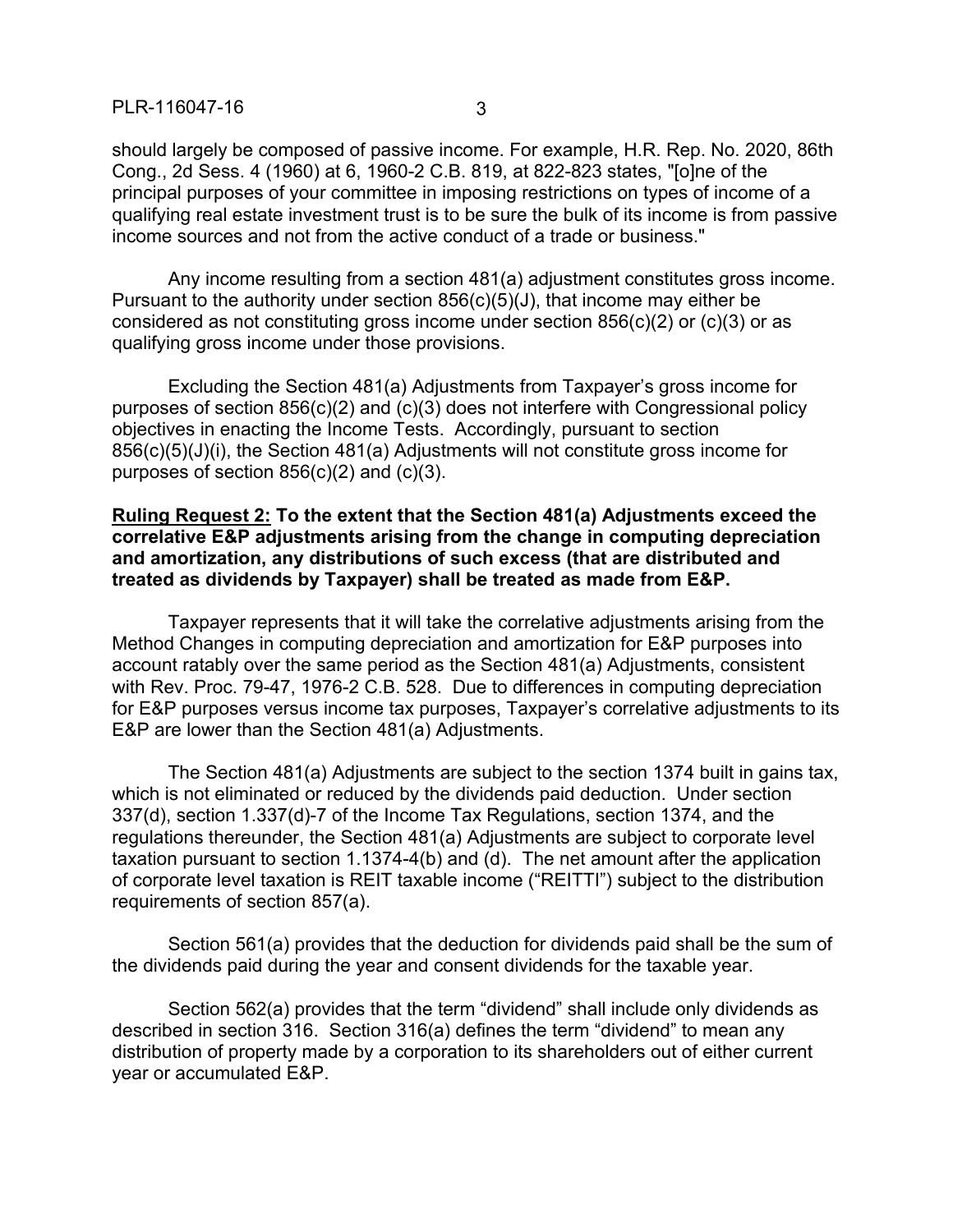$\overline{a}$ 

Section 857(a)(1) requires, in part, that a REIT's deduction for dividends paid for a taxable year equals at least 90 percent of its REITTI for the taxable year, determined without regard to the deduction for dividends paid (as defined by section 561) or any net capital gains.

Section 857(a)(2) generally requires that, as of the close of a taxable year, a REIT has no E&P accumulated in any non-REIT year.

Section 857(b)(2)(B) provides that in determining a REIT's taxable income, the deduction for dividends paid (as defined in section 561) shall be allowed.

Section 857(d)(1)(A) provides that the E&P of a REIT for any taxable year (but not its accumulated earnings) shall not be reduced by any amount that is not allowable in computing the REIT's taxable income for such taxable year.

Section 857(d)(2) provides that a REIT is generally deemed to have sufficient E&P to cover any distribution that it treats as a dividend to the extent the distribution, when combined with other distributions in the same calendar year, does not exceed the distributions required by section 4981.

Section 4981 generally levies an excise tax on REITs that do not make required distributions under that section during the calendar year. In general, a REIT's required distribution equals at least 85 percent of its current year ordinary income and at least 95 percent of its current year capital gain net income. The remaining percentage of the REIT's current year ordinary income (up to 15 percent) and its current year capital gain net income (up to 5 percent) are included in its required distribution in the following year. For purposes of section 4981, "ordinary income" equals the REIT's taxable income as determined under section 857(b)(2) without regard to the section 857(b)(2)(B) dividends-paid deduction.

The House Conference Report for the Tax Reform Act of 1986 states the following in discussing its rejection of a Senate amendment to section 857:

The conference agreement does not contain the provision from the Senate amendment under which a REIT's [E&P] for a taxable year would not be less than its real estate [investment] trust taxable income for the taxable year (without regard to the dividends paid deduction), since the conferees believe that this provision is a restatement of present law.<sup>1</sup>

 $1$  Section 1434(b) of H.R. 3838 as amended and passed by the Senate included a provision stating that "the earnings and profits of a real estate investment trust for any taxable year (but not its accumulated earnings and profits) . . . shall not be less than its real estate investment trust taxable income for such taxable year determined without regard to the deduction for dividends paid (as defined in section 561)."